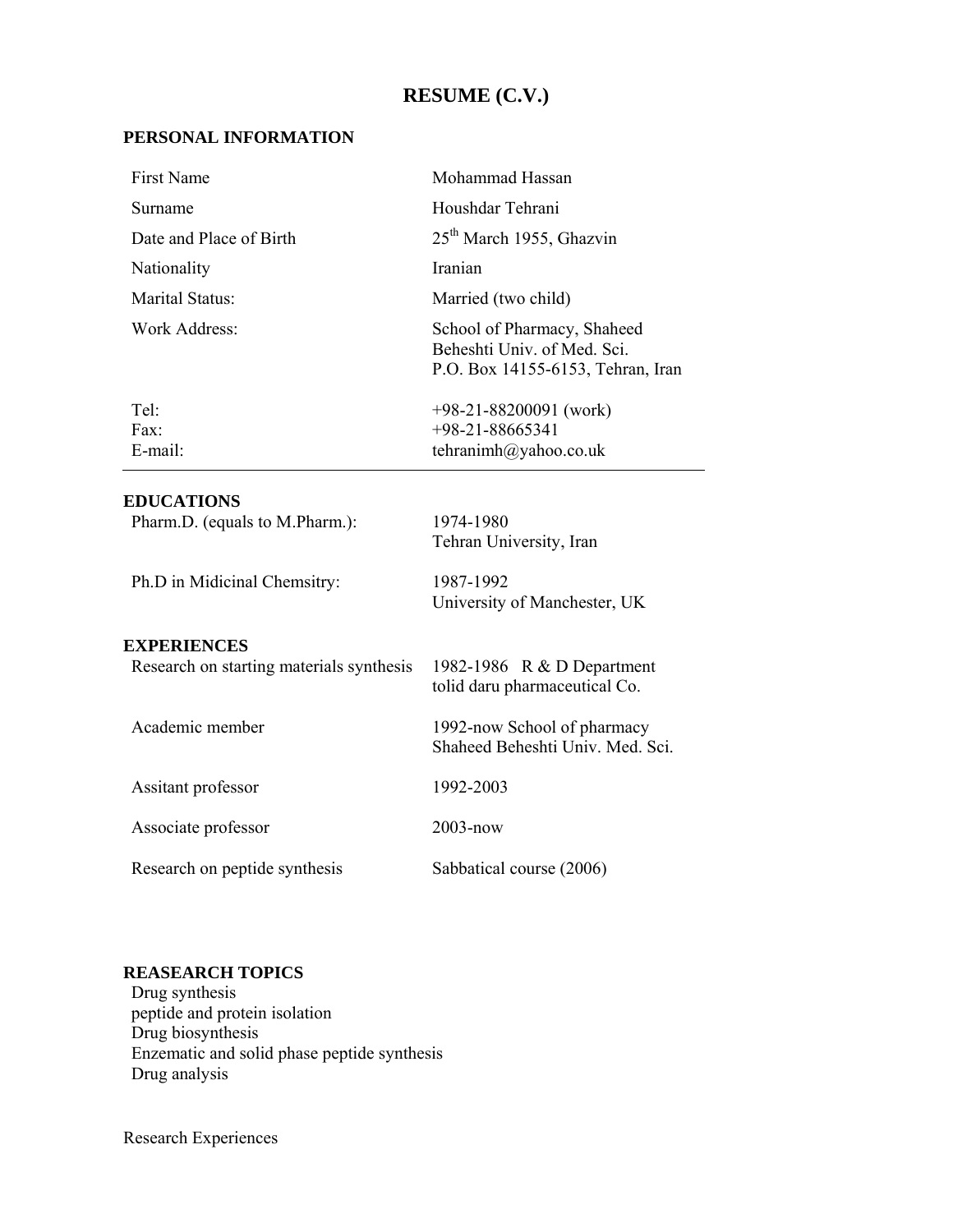Publications

| N <sub>0</sub> | <b>Title</b>                                                                                                                       | <b>Journal</b>                                   | <b>Volume/Page</b> | <b>Authors</b>                              | Year  |
|----------------|------------------------------------------------------------------------------------------------------------------------------------|--------------------------------------------------|--------------------|---------------------------------------------|-------|
| $\mathbf{1}$   | Reacrtion of Diketen with<br>3- Amino-5, 6-<br>Disubstituted 1, 2, 4-<br><b>Triazine Derivatives</b>                               | Heterocycles                                     | 22 (1095-1099)     | Daneshtalab-<br><b>Tehrani</b>              | 1984. |
| $\overline{2}$ | Full Assignments of the <sup>1</sup> H<br>and <sup>13</sup> C NMR Spectra of<br>Sodium Fusidate in<br>Organic and Aqueous<br>Media | Magn.Reson. Chem                                 | 27 (740-747)       | Barber-Lian-<br>Morris-Tehrani              | 1989  |
| $\overline{3}$ | <sup>1</sup> H and <sup>13</sup> C NMR Spectra<br>of Spiramycin I in Organic<br>and Aqueous Solations                              | Magn. Reson.<br>Chem.                            | 33 (228-235)       | Alam-Barber-<br>Bnennan-<br>Kennedy-Tehrani | 1995  |
| $\overline{4}$ | Effects of Agitation rate on<br>the Growth of Mycena sp<br>and Production of<br><b>Antifungal Agents</b>                           | Daru                                             | $10(23-27)$        | Vahidi-Tehrani                              | 2002  |
| 5              | Determination of synthetic<br>precursors as impurities in<br>Diclofenac sodium Raw<br>material                                     | Iranian Journal of<br>Pharmaceutical<br>Reaserch | $1(51-53)$         | Tehrani-Farnia-<br>Emami                    | 2002  |
| 6              | Synthesis of Baclofen; an<br>Alternative Approach                                                                                  | Iranian Journal of<br>Pharmaceutical<br>Reaserch | $2(1-3)$           | Tehrani-Farnia<br>Shalchiern Nazer          | 2003  |
| $\overline{7}$ | A Modified Method for the<br>Synthesis of Nitrofurazone                                                                            | Iranian Journal of<br>Pharmaceutical<br>Reaserch | $2(67-69)$         | Tehrani, Zarghi,<br>Fathali                 | 2003  |
| 8              | Design and Synthesis of<br>New Imidazole Derivatives<br>of Captopril                                                               | Iranian Journal of<br>Pharmaceutical<br>Reaserch | $1(37-41)$         | Tehrani, Zarghi,<br>Erfani                  | 2005  |
| 9              | Essential Oil Analysis of<br>Nepeta crispa and<br>N.menthoides from Iran                                                           | Iranian Journal of<br>Pharmaceutical<br>Reaserch | $5(43-46)$         | Mojab, Nickavar,<br><b>Tehrani</b>          | 2009  |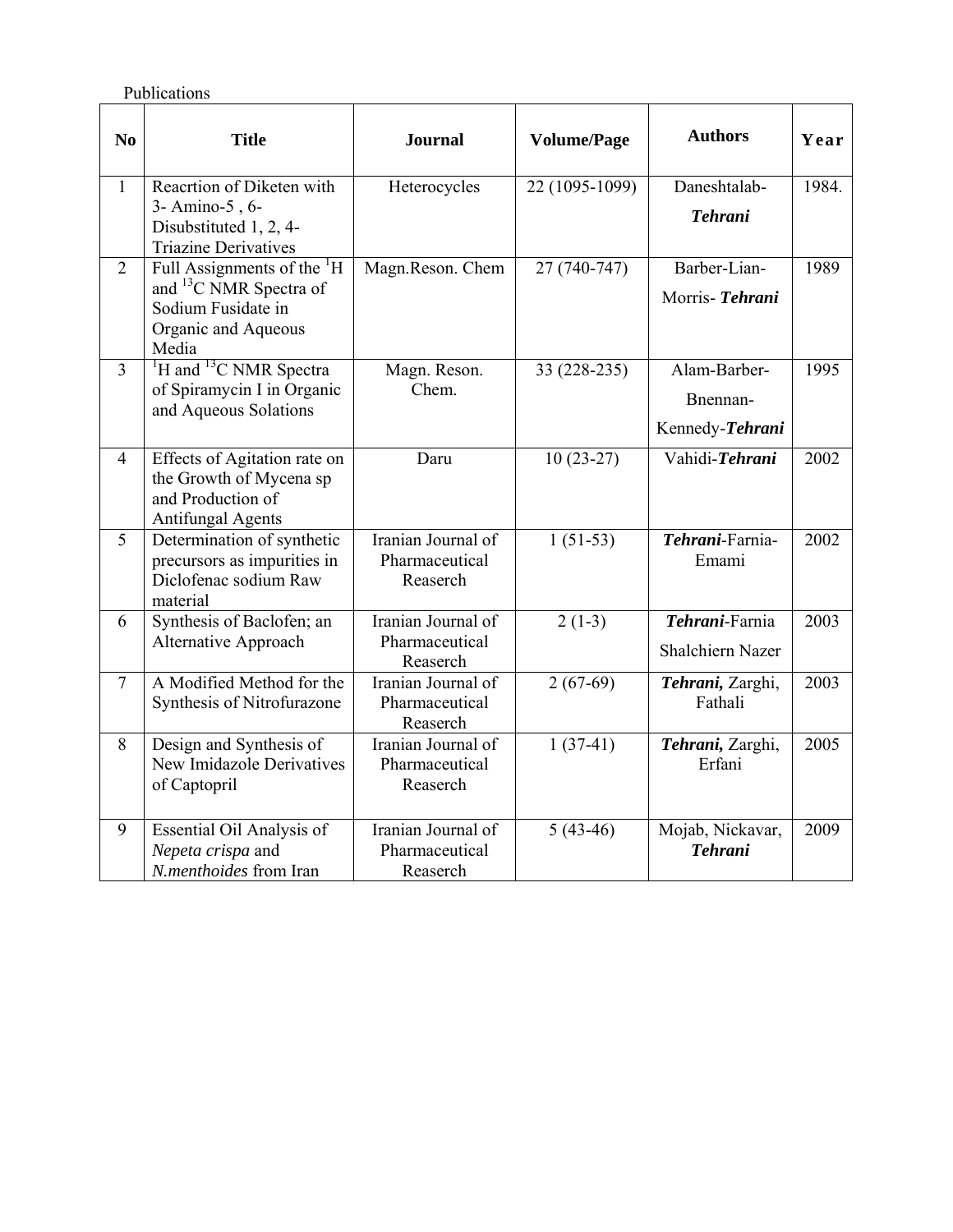رديف **مقالات در نشريات داخلي** 

| اسامی همکاران به<br>ترتيب اولويت<br>(شامل نام متقاضی) *   | مشخصات<br>نشريه                               | ناشر يا محل<br>انتشار            | نام<br>نشريه    | عنوان مقاله                                                                            | نې<br>په |
|-----------------------------------------------------------|-----------------------------------------------|----------------------------------|-----------------|----------------------------------------------------------------------------------------|----------|
| تھرانی _ محمودیان _<br>دانش.مهر ــ قائم مقامی             | شمارهٔ ۶<br>پاييز ۱۳۷۶                        | دانشگاه علوم پزشکی شهید<br>بهشتی | پژوهنده         | تجزيه سم عقرب ادونتوبوتوس ايران و<br>بررسی اثر فارماکولوژیک آن                         |          |
| تهراني _ زرقي _ ثنايي                                     | شماره ۱۱<br>زمستان<br>$\gamma$ ۳۷۷            | دانشگاه علوم پزشکی شهید<br>بهشتی | پژوهنده         | سنتز ترازودون                                                                          | ٢        |
| تھرانی _ پیرایی _ عباسی                                   | شماره ۱۲<br>زمستان<br>$\gamma$                | دانشگاه علوم پزشکی شهید<br>بهشتی | پژوهنده         | سنتز لوودوپا از طريق ميكروبي                                                           | ٣        |
| تھران ــ زرقى ــ شفاعتى ــ<br>مجلسی                       | شماره ۲۲<br>تابستان<br>$\mathcal{N}^{\prime}$ | دانشگاه علوم پزشکی شهید<br>بهشتی | پژوهنده         | سنتز و كنترل فيزيكوشيميايي فنازوپيريدين<br>Hcl                                         | ۴        |
| شاہحسینی ـ تھرانی ـ<br>حاجي اشرفي _ سليماني               | شماره ۲۵<br>زمستان<br>$\lambda$ ۳۸۰           | دانشگاه علوم پزشکی شهید<br>بهشتی | پژوهنده         | سنتز أزمايشگاهي ژم فيبروزيل                                                            | ۵        |
| وزان–رنجي–<br>تهراني-قلاوند-شريعت<br>پناهی                | شماره۱<br>بهار۱۳۸۴                            | دانشگاه آزاد اسلامی              | علوم<br>كشاورزي | اندازه گیری اسید آبسزیک در برگهای<br>چغندر قندو رابطه آن با عملکرددر شرایط<br>تنش خشکی | ۶        |
| وطن پور-جلالي-تهراني-<br>هوشي–مهدوي–موسوي–<br>تنباكوسازان | شماره ۵۰<br>خرداد۱۳۸۵                         | دانشگاه علوم پزشکی شهید<br>بهشتی | پژوهنده         | بررسی اثرات دیکلوفناک بر انتقال عصبی–<br>عضلانی به روش درون تنی و برون تنی             |          |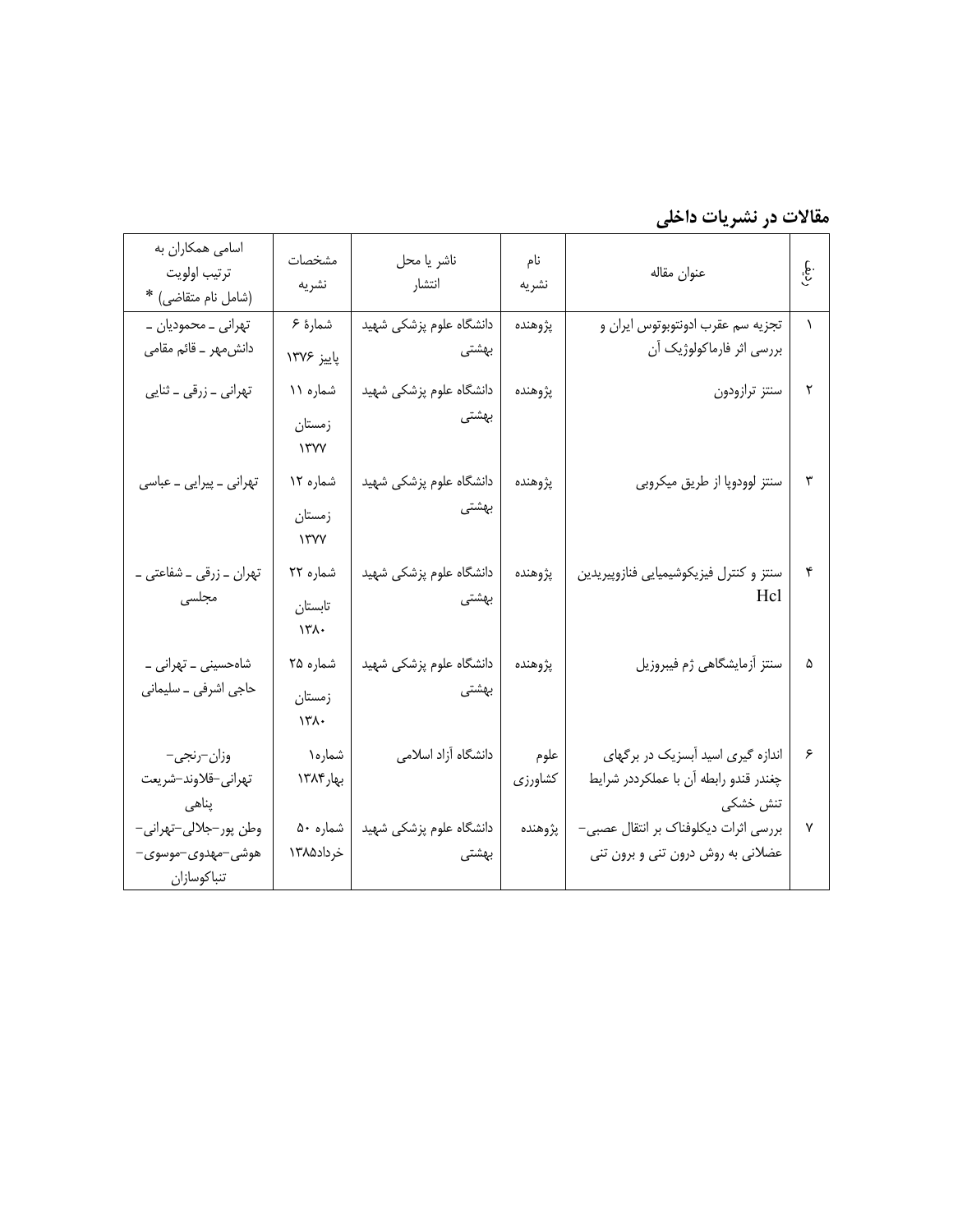خلاصه مقالات

| N <sub>0</sub> | <b>Abstracts</b>                      | <b>Submitted To</b>                                         |
|----------------|---------------------------------------|-------------------------------------------------------------|
| $\mathbf{1}$   | Isolation and study of the Iranian    | 4 <sup>th</sup> International Symposium on Protein Stucture |
|                | scorpion venom of Odontobotus dorie   | Function Relationship, Karachi, Pakistan, Jan.              |
|                | by HPLC                               | 20-25, 1995                                                 |
| 2              | Synthesis of L-dopa by microbial      | 5 <sup>th</sup> Iranian Seminar of Pharmaceutical Sciences  |
|                | fermentation                          | Tehran, Iran Aug 8-9, 1997                                  |
| 3              | Synthesis of Trazodon                 | 5 <sup>th</sup> Iranian Seminar of Pharmaceutical Sciences  |
|                |                                       | Tehran, Iran Aug 8-9, 1997                                  |
| 4              | The production of nystatin by         | $10th$ European Congress on Biotechnology                   |
|                | Streptomyces noursei using protoplast | Madrid (Spain) July 8-11, 2001.                             |
|                | fusion technique                      |                                                             |
| 5              | Search for amylase producing          | 8 <sup>th</sup> Iranian Seminar of Pharmaceutical Sciences, |
|                | microorganisms                        | Shiraz, Iran Aug. 27-29, 2002                               |
| 6              | SPPS as a tool for peptide drug       | 11 <sup>th</sup> Iranian Pharmaceutical Sciences            |
|                | Synthesis                             | Conference, Kerman, Iran, 2008                              |
| 7              | Extraction of Protein from kernel and | 11 <sup>th</sup> Iranian Pharmaceutical Sciences            |
|                | fruit husk of <i>Pistacio vera</i>    | Conference, Kerman, Iran, 2008                              |
|                | L. (Kermanian) and studying their     |                                                             |
|                | antibacterial activity                |                                                             |

| تعداد پایان نامه ها | تعداد خلاصه مقالات   تعداد طرحها | تعداد مقالات انگلیسی   تعداد مقالات فارسی |
|---------------------|----------------------------------|-------------------------------------------|
|                     |                                  |                                           |

**عضويت در انجمن ها** 

- .1 عضويت در انجمن متخصصين علوم دارويي ايران
- .2 عضويت در انجمن فيزيولوژي و فارماكولوژي ايران
	- .3 عضويت در انجمن بيوتكنولوژي ايران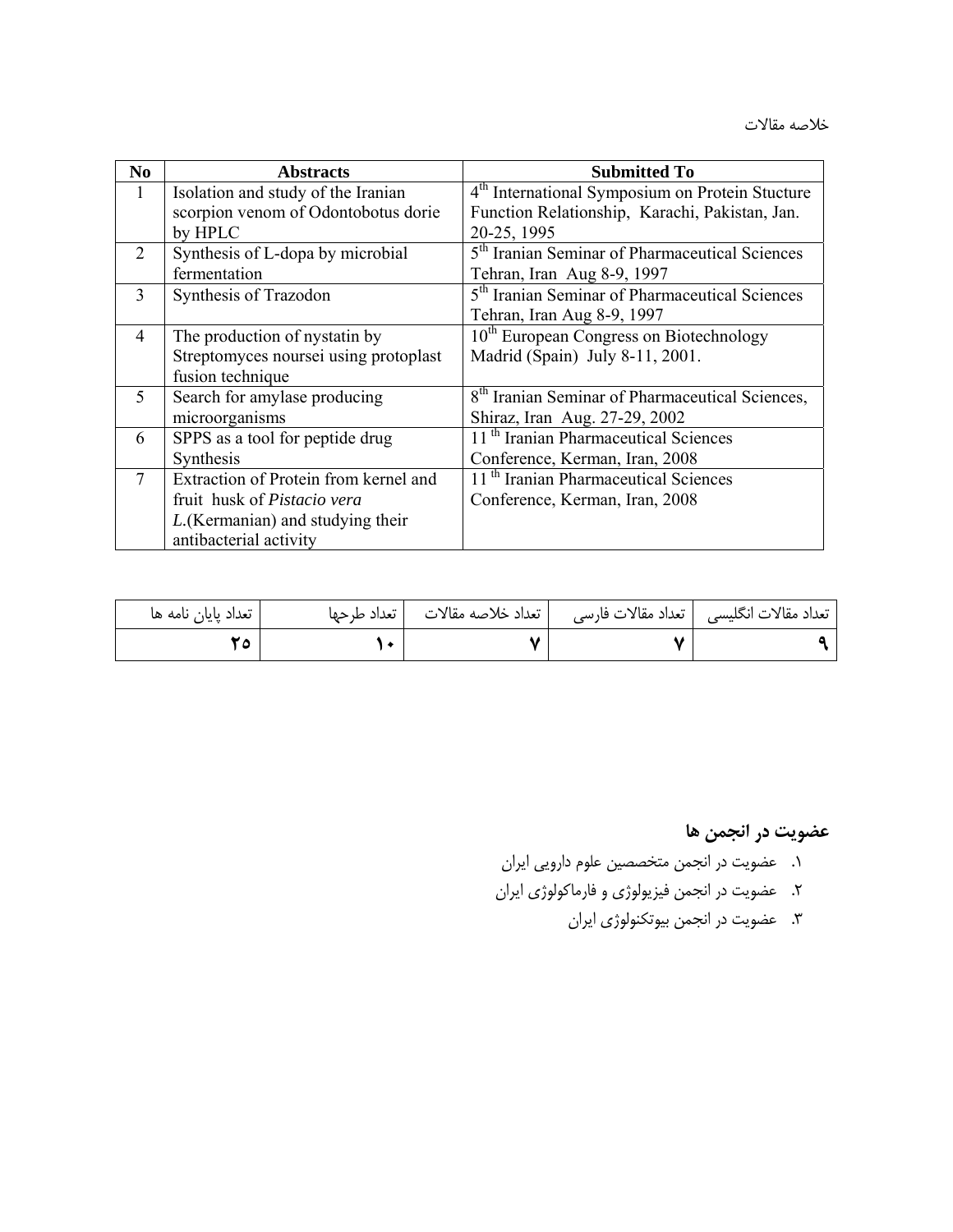# **سرپرستي پاياننامهها**

| سمت<br>در پایاننامه | اسامى همكاران بترتيب<br>اولويت (شامل<br>نام متقاضى) * | تاريخ<br>پایان                                  | شروع                          | عنوان دوره<br>تحصيلى | عنوان پايان نامه                                    | غ.<br>پ      |
|---------------------|-------------------------------------------------------|-------------------------------------------------|-------------------------------|----------------------|-----------------------------------------------------|--------------|
|                     |                                                       | $VT/\Upsilon$ .                                 | 77/۴/۲۶                       |                      |                                                     |              |
| مشاور               | دكتر فرنوش فرنيا                                      |                                                 |                               | دکتری عمومی          | کنترل کیفی دیکلوفناک از نظر ناخالصیهای محتمل        |              |
|                     | دکتر تهرانی                                           |                                                 |                               |                      | موجود در اثر تخریب فتوشیمیایی یا آورده شده از       |              |
|                     |                                                       |                                                 |                               |                      | روشهای سنتز                                         |              |
| مشاور               | دكتر نسرين معظمى                                      | VA/A/TV                                         | $Y\Upsilon/\Upsilon/\Upsilon$ | دکتری عمومی          | إبررسي تكنيك پروتوپلاست فيوژن در توليد پني سيلين    | $\mathsf{r}$ |
|                     | دکتر مهناز مظاهری                                     |                                                 |                               |                      |                                                     |              |
|                     | دکتر تهرانی                                           |                                                 |                               |                      |                                                     |              |
| مشاور               | دكتر نسرين معظمى                                      | Yf/Y/A                                          | $Y\gamma/\gamma/\gamma$       | دکتری عمومی          | بررسی تکنیک پروتوپلاست فیوژن در تولید آنتی،یوتیک    | $\mathbf{r}$ |
|                     | دکتر مهنازز مظاهری                                    |                                                 |                               |                      | استرپتومايسين                                       |              |
|                     | دکتر تهرانی                                           |                                                 |                               |                      |                                                     |              |
| مشاور               | دكتر نسرين معظمى                                      | $V\Delta/\Delta/\lambda$                        | YT/T/T                        | دکتری عمومی          | بررسی تکنیک پروتوپلاست فیوژن در تولید آنتیبیوتیک    | $\mathbf{r}$ |
|                     | دکتر مهناز مظاهری                                     |                                                 |                               |                      | نيستاتين                                            |              |
|                     | دکتر تهرانی                                           |                                                 |                               |                      |                                                     |              |
| راهنما              | دکتر تهرانی                                           | ۲۴/۴/۵                                          |                               | دکتری عمومی          | تجزیه و بررسی سم عقرب ادونتوبوتوس ایران به کمک      | ۵            |
|                     | دكتر مسعود محموديان                                   |                                                 |                               |                      | دستگاه HPLC                                         |              |
| راهنما              | دکتر تهرانی                                           | $Y\Delta/\Upsilon/\Upsilon$                     | $YY/\mathcal{F}/\mathcal{A}$  | دکتری عمومی          | جداسازی و خالصسازی سموم عقربهای ادونتوبوتوس         | ۶            |
|                     | دکتر عباس زارع                                        |                                                 |                               |                      |                                                     |              |
| راهنما              | دكتر يزدان پناه                                       | <b>VF/V/۲۵</b>                                  | YY/Y/Y                        | دکتری عمومی          | تعيين پايدارى فرمولاسيونهاى مختلف أمپول أتروپين با  | ۷            |
|                     | دکتر تهرانی                                           |                                                 |                               |                      | استفاده از دستگاه HPLC                              |              |
| راهنما              | دکتر تهرانی                                           | ۷۵/۶/۳۱                                         | YY/N/Y                        | دکتری عمومی          | سنتز اوبيدكسيم                                      | ۸            |
|                     | دكتر أذرچهر                                           |                                                 |                               |                      |                                                     |              |
| مشاور               | دكتر شاهحسينى                                         | $Y\Delta/Y/YY$                                  | $YY/\Upsilon$                 | دكترى عمومى          | سنتز ژم فيبروزيل                                    | ٩            |
|                     | دکتر تهرانی                                           |                                                 |                               |                      |                                                     |              |
| راهنما              | دكتر تهراني                                           | $Y\Delta/\backslash\cdot/\backslash\mathcal{F}$ | $Yf/\gamma/\gamma$            | دکتری عمومی          | سنتز لوو دوپا از طريق تخمير ميكروبي                 |              |
|                     | دکتر پیرایی                                           |                                                 |                               |                      |                                                     |              |
| راهنما              | دكتر طباطبايي                                         | $Y/\Delta/YY$                                   | $Y\Delta/Y/\mathfrak{F}$      | دكترى عمومى          | سنتز مشتقات جديد ٢– آمينومتيل پيريدين               | $\setminus$  |
|                     | دکتر تهرانی                                           |                                                 |                               |                      |                                                     |              |
| مشاور               | دكتر پيرايي                                           | $Y\Delta/\mathfrak{f}/\mathfrak{r}$             | <b>VF/1/78</b>                | دکتری عمومی          | بررسی پوتنسی کپسولهای تتراسیکلین موجود در بازار     | $\lambda$    |
|                     | دكتر تهراني                                           |                                                 |                               |                      | دارویی به روش میکروبی و مقایسه آن با تعیین مقدار به |              |
|                     |                                                       |                                                 |                               |                      | روش HPLC                                            |              |
| راهنما              | دكتر تهراني                                           | $Y$ $Y$ $Y$ $Y$ $Y$                             |                               | دکتری عمومی          | ارائه یک روش جدید برای سنتز باکلوفن                 | $\gamma$ ۳   |
|                     | دكتر فرنيا                                            |                                                 |                               |                      |                                                     |              |
| راهنما              | دكتر تهراني                                           | $Y\Delta/\mathcal{A}/\mathcal{Y}$               |                               | دکتری عمومی          | تهیه روکسی ترومایسین از اریترومایسین                | $\lambda$    |
|                     |                                                       |                                                 |                               |                      |                                                     |              |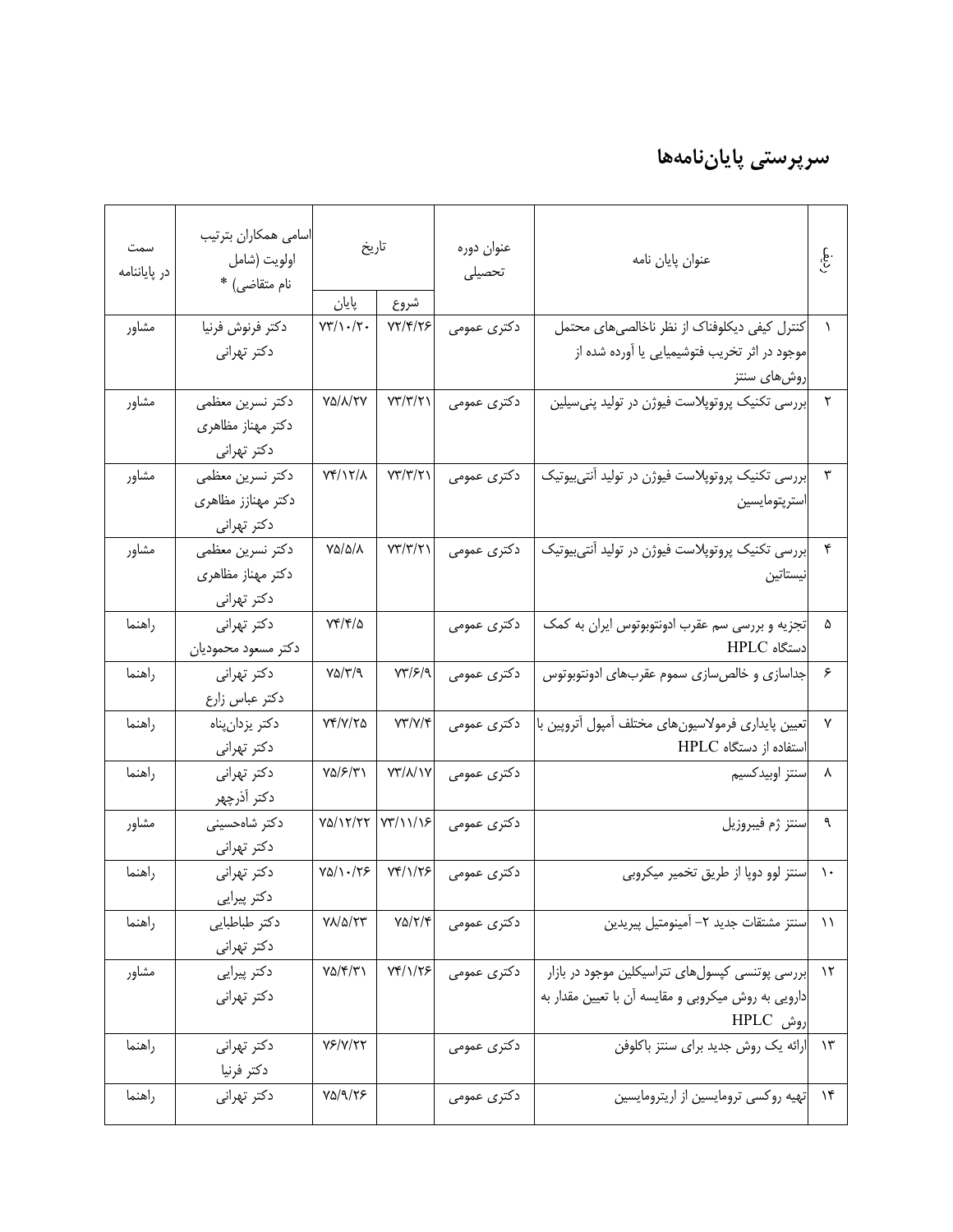| سمت<br>در پایاننامه | اسامى همكاران بترتيب<br>اولويت (شامل<br>نام متقاضى) * | تاريخ                                                     |                                                                                          | عنوان دوره<br>تحصيلى | عنوان پايان نامه                                                                                                             |                   |                  |                              |
|---------------------|-------------------------------------------------------|-----------------------------------------------------------|------------------------------------------------------------------------------------------|----------------------|------------------------------------------------------------------------------------------------------------------------------|-------------------|------------------|------------------------------|
| سمت<br>در پایاننامه | اسامى همكاران بترتيب<br>اولويت (شامل<br>نام متقاضى) * | تاريخ                                                     |                                                                                          | عنوان دوره<br>تحصيلى |                                                                                                                              |                   | عنوان پايان نامه | $\widetilde{\mathfrak{g}}$ . |
| راهنما              | دکتر زرقی<br>دکتر تهرانی                              |                                                           | $Y9/Y/YY$ $Y5/Y/Y$                                                                       | دکتری عمومی          | سنتز نيتروفورازون و مشتقات جديد آن                                                                                           | ١۵                |                  |                              |
| راهنما              | دکتر زرقی<br>دکتر تهرانی                              |                                                           | $Y9/Y/Y$ $Y5/Y$                                                                          | دکتری عمومی          | سنتز و كنترل فيزيكوشيميايي فنازوپيريدين هيدروكلرايد                                                                          | ۱۶                |                  |                              |
| راهنما              | دكتر وحيدى<br>دکتر تهرانی                             | <b>۸۰/۱/۲۷</b>                                            | $Y\lambda/Y/Y$                                                                           | دکتری عمومی          | $-\alpha$ جستجوی میکروارگانیسمهای تولید کننده آنزیم                                                                          | ١٧                |                  |                              |
| راهنما              | دکتر زرقی<br>دکتر تهرانی                              | $\lambda$ ./ $\sqrt{55}$                                  | $Y\Lambda/Y/Y$                                                                           | دکتری عمومی          | طراحی و سنتز آنالوگهای ایمیدازولی کاپتوپریل                                                                                  | ١٨                |                  |                              |
| راهنما              | دكتر أيتاللهي<br>دکتر تهرانی<br>دكتر معين             | $\lambda \mathbf{Y}/\mathbf{Y}/\mathbf{Y}$ .              | 11/9/75                                                                                  | دکتری عمومی          | Mainul مواد متشكله اسانس گونه Phlomis<br>bruguieri Desf و مطالعه فيتوشيميايي ۴ گونه از<br>جنس Phlomis (گوش بره) با تكنيك TLC | ۱۹                |                  |                              |
| راهنما              | دکتر زرقی<br>دکتر تهرانی                              | ۸۳/۶/۱۱                                                   | $\lambda \frac{1}{\gamma}$                                                               | دکتری عمومی          | اسنتز و كنترل فيزيكوشيميايي كلونيدين هيدروكلرايد                                                                             | $\mathsf{r}\cdot$ |                  |                              |
| راهنما              | دکتر کمیلیزاده<br>دکتر تهرانی                         |                                                           | $\lambda \Upsilon / \Upsilon / \Upsilon$ $\lambda \Upsilon / \Upsilon \Upsilon \Upsilon$ | دکتری عمومی          | سنتز دیفن هیدرامین با استفاده از ید                                                                                          | ۲۱                |                  |                              |
| راهنما              | دكتر كبارفرد<br>دكتر تهراني<br>دكتر شفاعتى            |                                                           | $\Lambda f/\Lambda \cdot / \Upsilon$ $\Lambda f/\Lambda \Lambda$                         | دکتری عمومی          | تهیه کیتین، کیتوزان و گلوکز آمین از پوست میگو در<br>مقیاس أزمایشگاهی                                                         | ۲۲                |                  |                              |
| مشاور               | دکتر کمیلیزاده<br>دکتر تهرانی<br>مهندس كمالىنژاد      | $\lambda \mathfrak{f}/\lambda \cdot / \mathfrak{f}\gamma$ | $\lambda \Upsilon / \Delta / \Upsilon V$                                                 | دکتری عمومی          | بررسی وجود و اندازهگیری فلز روی در گیاه بابونه به<br>روش اسپکتروفتومتری جذبی اتمی                                            | ۲۳                |                  |                              |
| راهنما              | دکتر تهرانی دکتر مرتضوی<br>دکتر سلام زاده             | ۱۴/۱۴/۱۴                                                  |                                                                                          | دکتری عمومی          | بررسی میزان توانایی علمی داروسازان شاغل در داروخانه<br>های شهری و بیمارستانی شهر تهران                                       | ۲۴                |                  |                              |
| راهنما              | دکتر تهرانی دکتر مهرگان<br>مهندس كمالي نژاد           |                                                           | 18/11/19                                                                                 | دکتری عمومی          | جداسازی پروتئین های پوسته و میوه گیاه پسته کرمان و<br>بررسی اثر ضد باکتریایی اًن                                             | ۲۵                |                  |                              |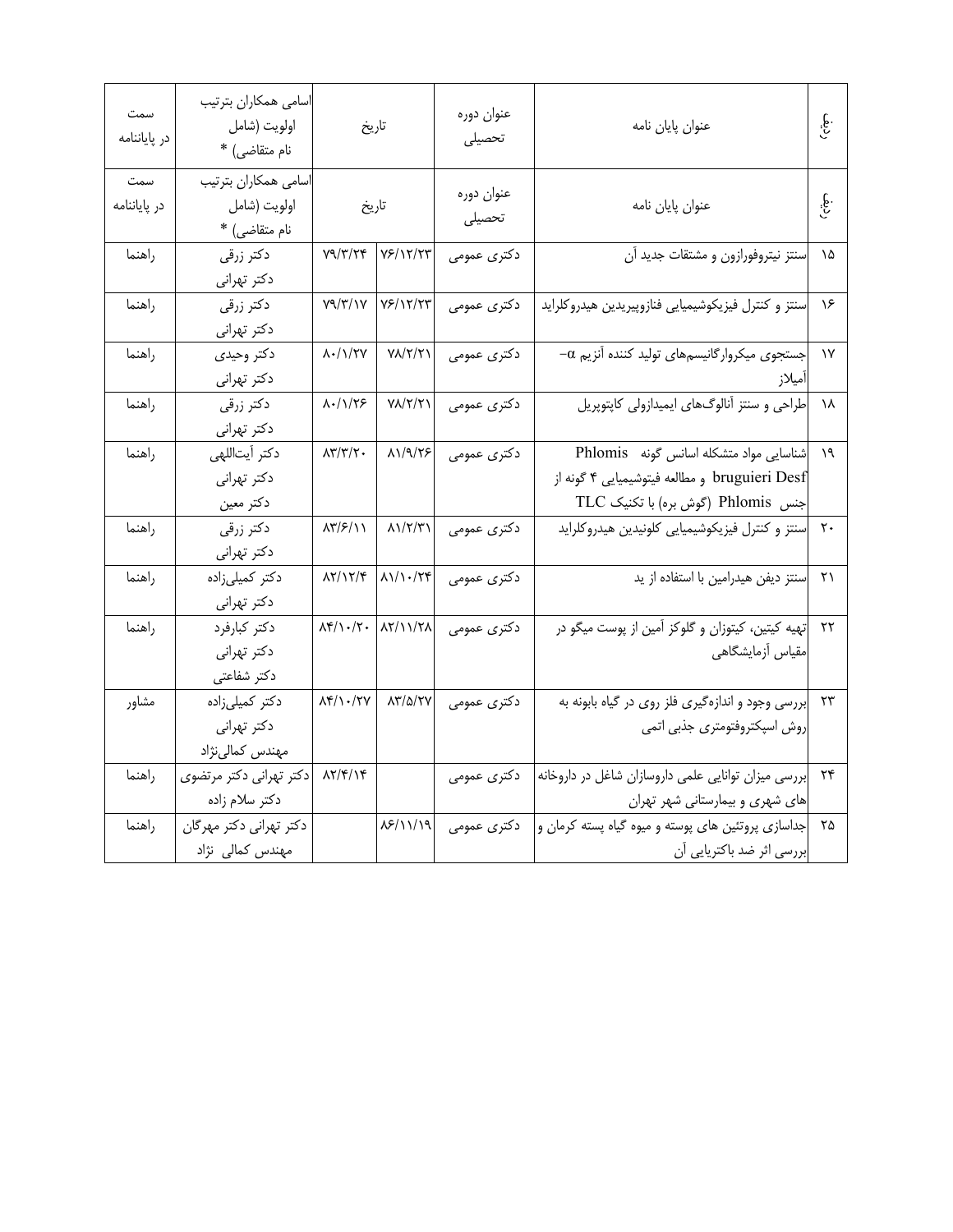| شماره           | نام طرح            | محل اجرا     | شماره طرح                             | تاريخ شروع           | تاريخ پايان              |
|-----------------|--------------------|--------------|---------------------------------------|----------------------|--------------------------|
| $-1$            | تجزیه و بررسی سم   | دانشكده      | $\Upsilon/\Upsilon\setminus\Lambda$ ۶ | $YY/\prime$ .        | Yf/Y                     |
|                 | عقرب ادونتوبوتوس   | داروسازي     |                                       |                      |                          |
|                 | ايران              |              |                                       |                      |                          |
| $-\tau$         | بررسی تکنیک        | سازمان پژوهش | $\mathsf{r}/\mathsf{N}\mathsf{r}$     | $Yf/\mathfrak{r}$    | $Y\Delta/Y$              |
|                 | پروتوپلاست فيوژن   | های علمی و   |                                       |                      |                          |
|                 | در تولید آنتی      | صنعتي ايران  |                                       |                      |                          |
|                 | بيوتيكها           |              |                                       |                      |                          |
| -٣              | سنتز لوودوپا از    | دانشكده      | $\uparrow/\uparrow$ 191               | VQ/A                 | Y5/17                    |
|                 | طريق تخمير         | داروسازي     |                                       |                      |                          |
|                 | ميكروبي            |              |                                       |                      |                          |
| $-\mathfrak{r}$ | سنتتز فنازوپيريدين | دانشكده      | $\Gamma/\Upsilon$ .۶۵                 | $Y \rightarrow Y$    | $Y/\mathcal{N}$          |
|                 | HCl وكنترل         | داروسازي     |                                       |                      |                          |
|                 | فيزيكوشيميايي أن   |              |                                       |                      |                          |
| $-\Delta$       | سنتز آزمایشگاهی    | دانشكده      | $\mathbf{r}/\mathbf{r}$ ann           | YY/17                | Y9/Y                     |
|                 | نيتروفورازون       | داروسازی     |                                       |                      |                          |
| -۶              | طراحي و سنتز       | دانشكده      | $\mathbf{y}/\mathbf{y}$               | Y9/11                | $\lambda \cdot / \gamma$ |
|                 | مشتقات جديد        | داروسازي     |                                       |                      |                          |
|                 | كاپتوپريل          |              |                                       |                      |                          |
| $-\mathsf{Y}$   | فرمولاسيون و       | دانشكده      | ٣/٣٨٢۶                                | $Y/\sqrt{1}$         | $\lambda$                |
|                 | كنترل              | داروسازي     |                                       |                      |                          |
|                 | فيزيكوشيميايي      |              |                                       |                      |                          |
|                 | شياف ديازپام       |              |                                       |                      |                          |
| $-\lambda$      | سنتز و کنترل       | دانشكده      |                                       |                      | ۸۲                       |
|                 | فيزيكوشيميايي      | داروسازي     |                                       |                      |                          |
|                 | لاكتولوز در مقياس  |              |                                       |                      |                          |
|                 | أزمايشگاهى         |              |                                       |                      |                          |
| -۹              | سنتز و كنترل       | دانشكده      |                                       |                      | ۸۳                       |
|                 | فیزیکوشیمیایی      | داروسازى     |                                       |                      |                          |
|                 | نیکوتینامید و      |              |                                       |                      |                          |
|                 | نيكوتينيك اسيد     |              |                                       |                      |                          |
| ١.              | سنتز و کنترل       | دانشكده      |                                       |                      | ۸۴                       |
|                 | فیزیکوشیمیایی      | داروسازي     |                                       |                      |                          |
|                 | كلونيدين HCl در    |              |                                       |                      |                          |
|                 | مقیاس أزمایشگاهی   |              |                                       |                      |                          |
| ۱۱              | جداسازي پروتئين    | دانشكده      | ۲۵/۱۶/۸۰۳/پ                           | $\frac{1}{\sqrt{2}}$ |                          |